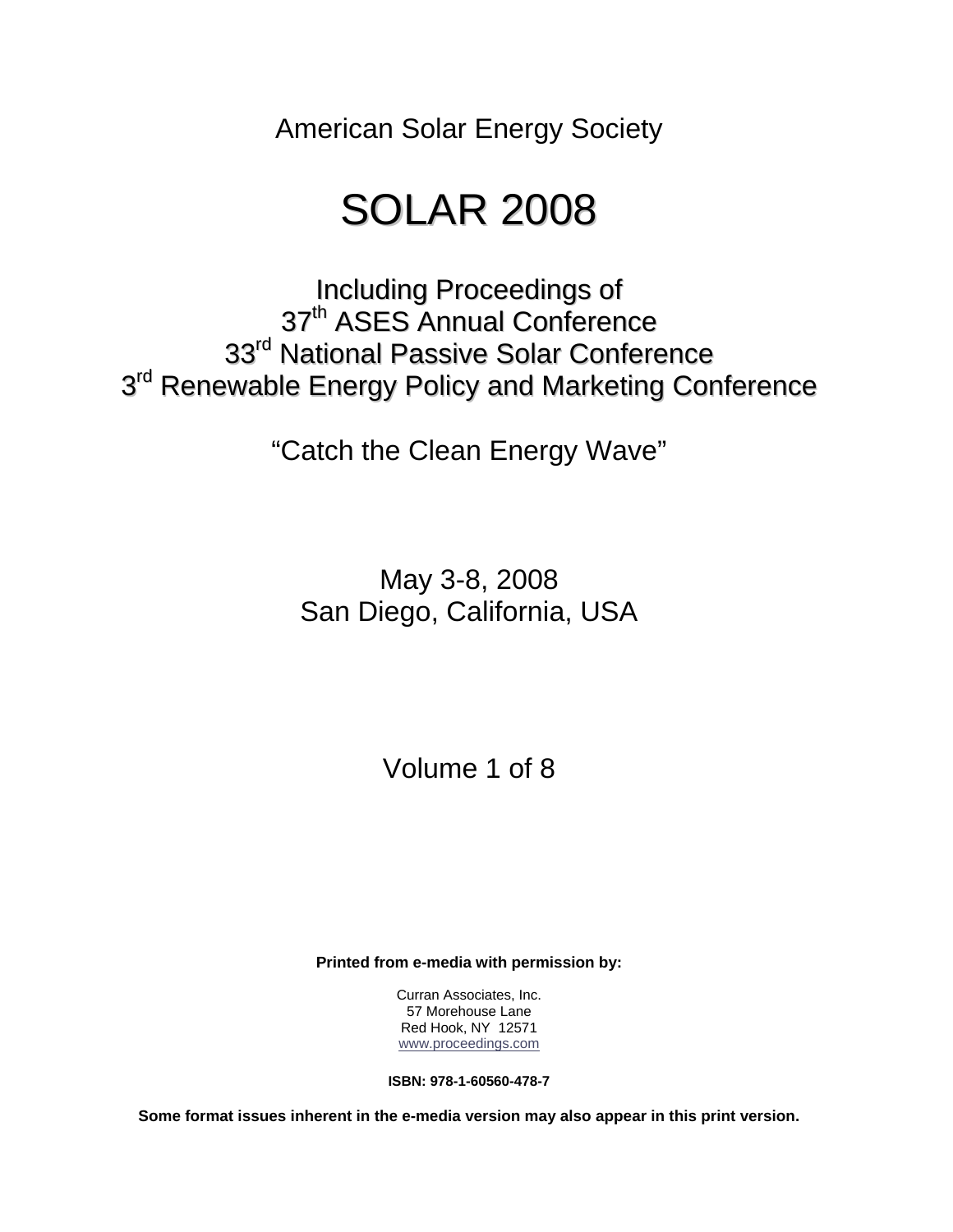#### NOTICE

Neither the American Solar Energy Society, Inc., nor any one of the co-sponsors of SOLAR 2008 makes any warranty, express or implied, or accepts legal liability or responsibility for the accuracy, completeness or usefulness of any information, apparatus, product or process disclosed, or represents that its use would not infringe privately on rights of others. The contents of articles express the opinion of the authors and are not necessarily endorsed by the American Solar Energy Society or by any of the co-sponsors of SOLAR 2008. The American Solar Energy Society does not necessarily condone the politics, political affiliation and opinions of the authors or their sponsors.

#### **Copyright © 2008 by the American Solar Energy Society, Inc.**

All rights reserved. Printed in the United States of America. No part of the publication may be reproduced, stored in a retrieval system, or transmitted, in any form or by any means, electronic, mechanical, photocopying, recording or otherwise, without permission of the publisher, except in the case of brief quotations embodied in critical articles and review or where prior rights are preserved.

#### LIBRARY OF CONGRESS CATALOGING IN PUBLICATION DATA

Main entry under title: Solar Energy, ASES 2008, Annual Meeting of the American Solar Energy Society, Annual and Passive Proceedings, 2008

#### 1. Solar Energy Congresses

I. Annual Meeting - American Solar Energy Society II. Series International Solar Energy Society, American Section, Meeting (2008, SAN DIEGO, CALIFORNIA).

Proceedings of the Annual, Passive and Policy and Marketing Conferences, Cleveland, Ohio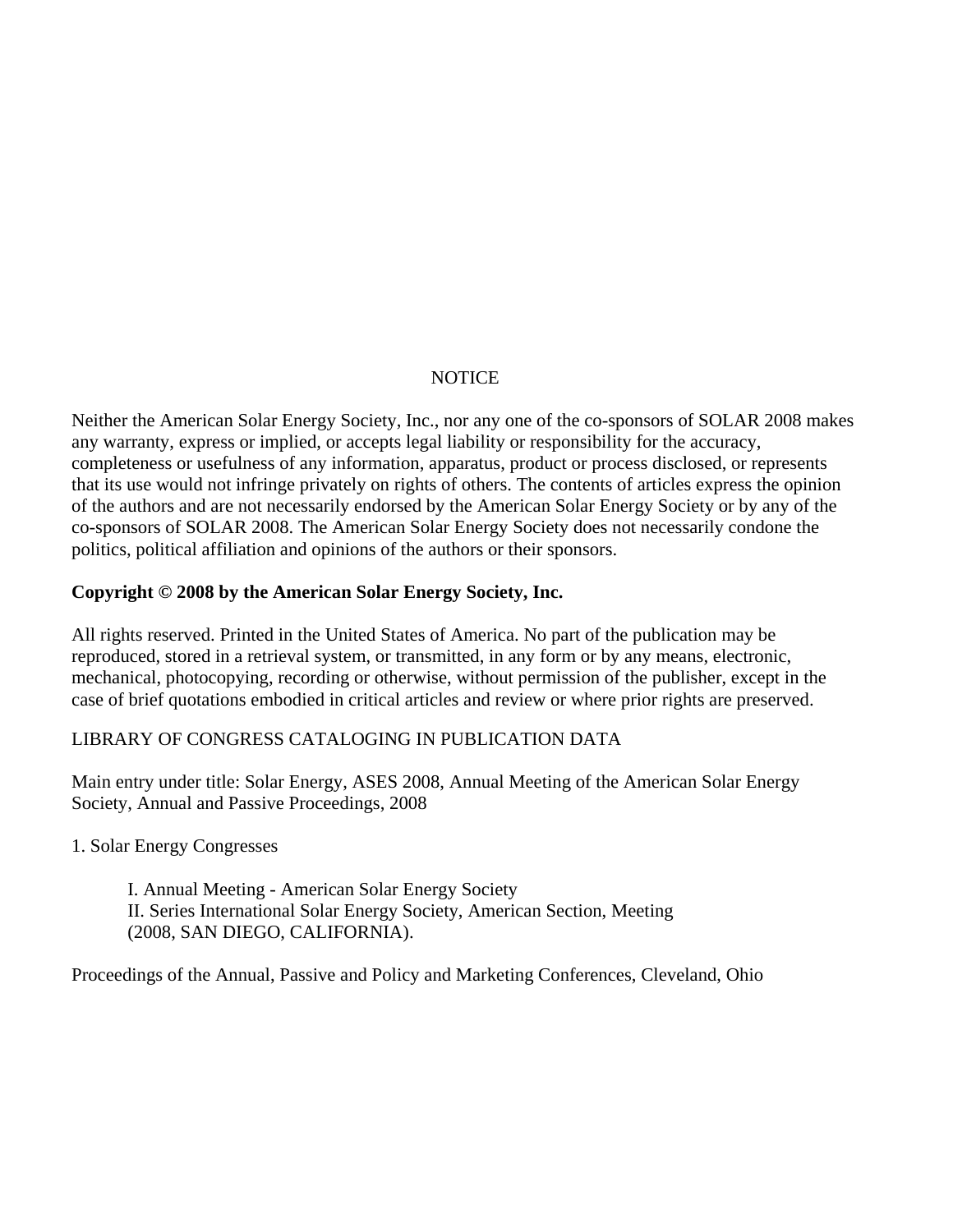#### American Solar Energy Society

#### 37<sup>th</sup> American Solar Energy Society Annual Conference 2008

# **TABLE OF CONTENTS**

| J. Goodman                                                                                                                                                                 |
|----------------------------------------------------------------------------------------------------------------------------------------------------------------------------|
| Experimental Analysis of Personalized Partition Air Sterilization System 11<br>K. Jeong, S. Choi                                                                           |
| A Four Years Performance Study of the 5 kWp Photovoltaic Systems Connected<br>N. Watjanatepin, C. Boonmee                                                                  |
| Decadal Differences in Satellite Derived Solar and Meteorological Parameters  48<br>W. Chandler                                                                            |
| <b>Computer Simulation of Current Density for pn Silicon Solar Cell with Depletion</b><br>F. EL Fituri                                                                     |
| The Field Operation of a Thermally Driven Liquid-Desiccant Air Conditioner  90<br>J. Miller, A. Lowenstein                                                                 |
| Protecting Solar Water Heating Systems from Freezing, Stagnation & Scalding:<br>Interim Experience from San Diego's Solar Water Heating Pilot Program  117<br>S. Fralick   |
| Grounding and Bonding of Large Roof-Mounted Photovoltaic Systems  140<br>J. Mead                                                                                           |
| Improved Electrical Load Match in California by Combining Solar Thermal Power<br>B. Vick, R. Clark                                                                         |
| Satellite Based Assessment of the NSRDB Site Irradiances and Time Series from<br>P. Stackhouse                                                                             |
| Towards Reaching Consensus in the Determination of Photovoltaics Capacity Credit 224<br>R. Perez                                                                           |
| Solar Concentrator Options for a Thermochemical Hydrogen Production Process  266<br>R. Taylor, R. Davenport                                                                |
| Carousel Trackers with 1-Sun or 3-Sun Modules for Commercial Building Rooftops 294<br>L. Fraas                                                                             |
| Validation of the Load Collector Ratio (LCR) Method and Solar Load Ratio (SLR)<br>Method for Predicting the Thermal Performance from Five Passive Solar Test<br>D. Overbey |
| Using Satellite Images to Predict Solar Irradiance for Sub-Tropical South China  373<br>$Z.$ He, $E.$ Ng                                                                   |
| Real World Testing of Medium Temperature Solar Thermal Collectors 399<br><b>B.</b> Raichle                                                                                 |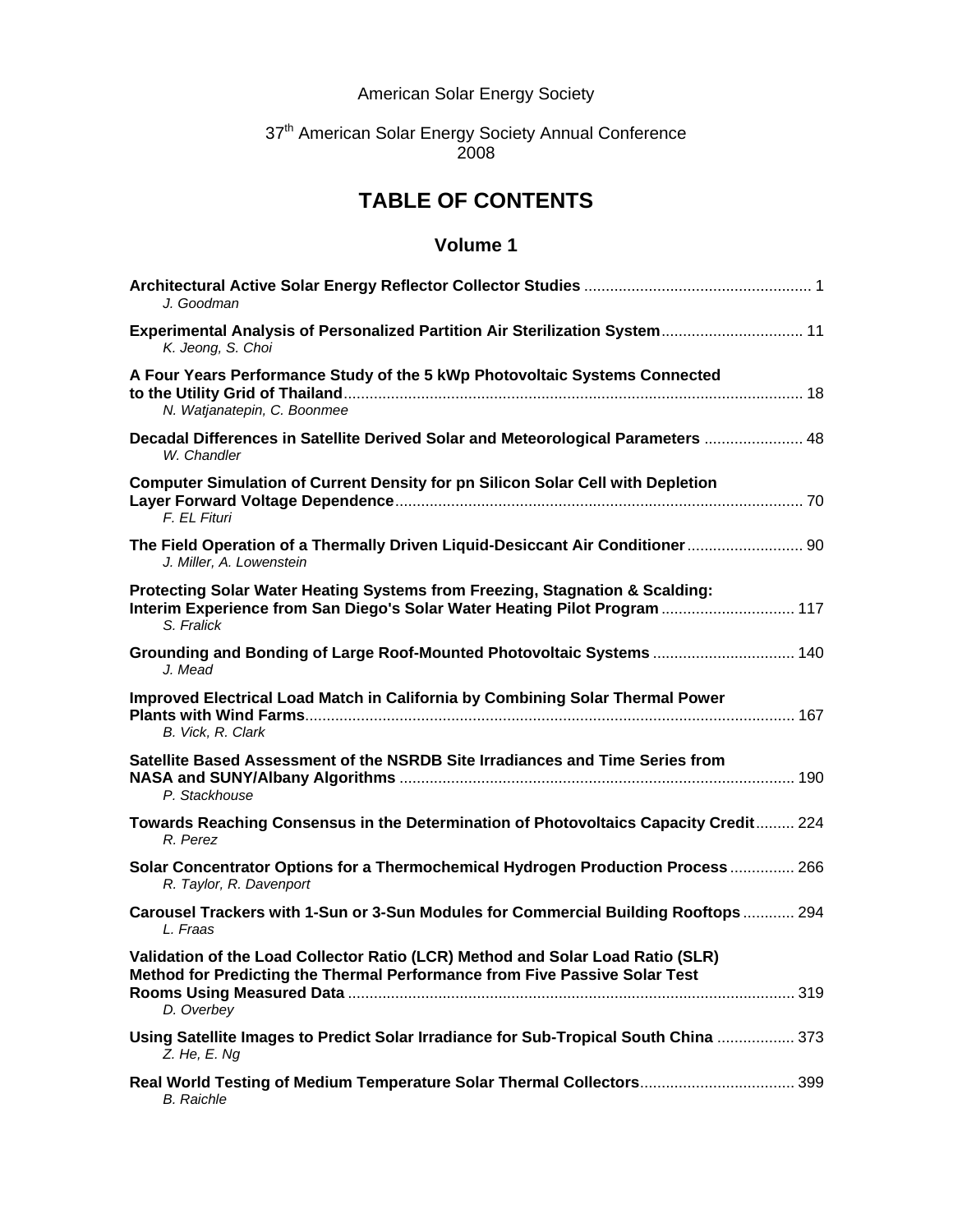| Self-Pressurized, Thermally-Protected Closed Loop Solar Hot Water System 428<br>Barry L. Butler, Brett L. Butler                                                  |  |
|-------------------------------------------------------------------------------------------------------------------------------------------------------------------|--|
| W. Bennett                                                                                                                                                        |  |
| A New Family of Solar Metal Sulfate - Ammonia Based Thermochemical Water<br>C. Huang                                                                              |  |
| <b>Operational Results of Russian-Built Photovoltaic Alternative Energy Powered</b><br>L. Estrada, A. Rosenthal, R. Foster, A. Grigoriev, A. Khoudykin, G. Huaser |  |
| Discharge Experiments in an Initially Stratified Vertical Storage Tank with an<br>J. Haltiwanger, J. Davidson                                                     |  |
| Y. Gupta, P. Phelan                                                                                                                                               |  |
| Renewable Energy Standards and the Story Behind the Project Delivery and<br>Performance of a One Megawatt PV Array at the Denver Federal Center 556<br>D. Porter  |  |
| Economic Evaluation of Photovoltaic Pumping Systems with V Type<br>J. Melo Filho                                                                                  |  |
| A. Walker                                                                                                                                                         |  |
| F. Vignola                                                                                                                                                        |  |
| Performance Characteristics of Evacuated Tube Heat Pipe Solar Collectors  651<br>D. Goodman                                                                       |  |
| New Optical Modeling and Material Degradation Results in the Long Term Study<br>W. Duff, J. Daosukho                                                              |  |

| An Evolutionary Path for Concentrating Thermal Solar Power Technologies: A<br>Y. Zhang               |  |
|------------------------------------------------------------------------------------------------------|--|
| C. Ward                                                                                              |  |
| Preliminary Modeling, Testing and Analysis of a Gas Tankless Water Heater  752<br>J. Burch           |  |
| Passive Cooling with Night Sky Radiation and Heating with Selective Surface Absorbers 796<br>S. Baer |  |
| M. Campbell                                                                                          |  |
| Scale Formation on Polypropylene and Copper Tubes During Open-Loop<br>Z. Wu                          |  |
| <b>Comprehensive Modeling on the Integral Collection Storage Unit Demonstrated</b><br>D. Correia     |  |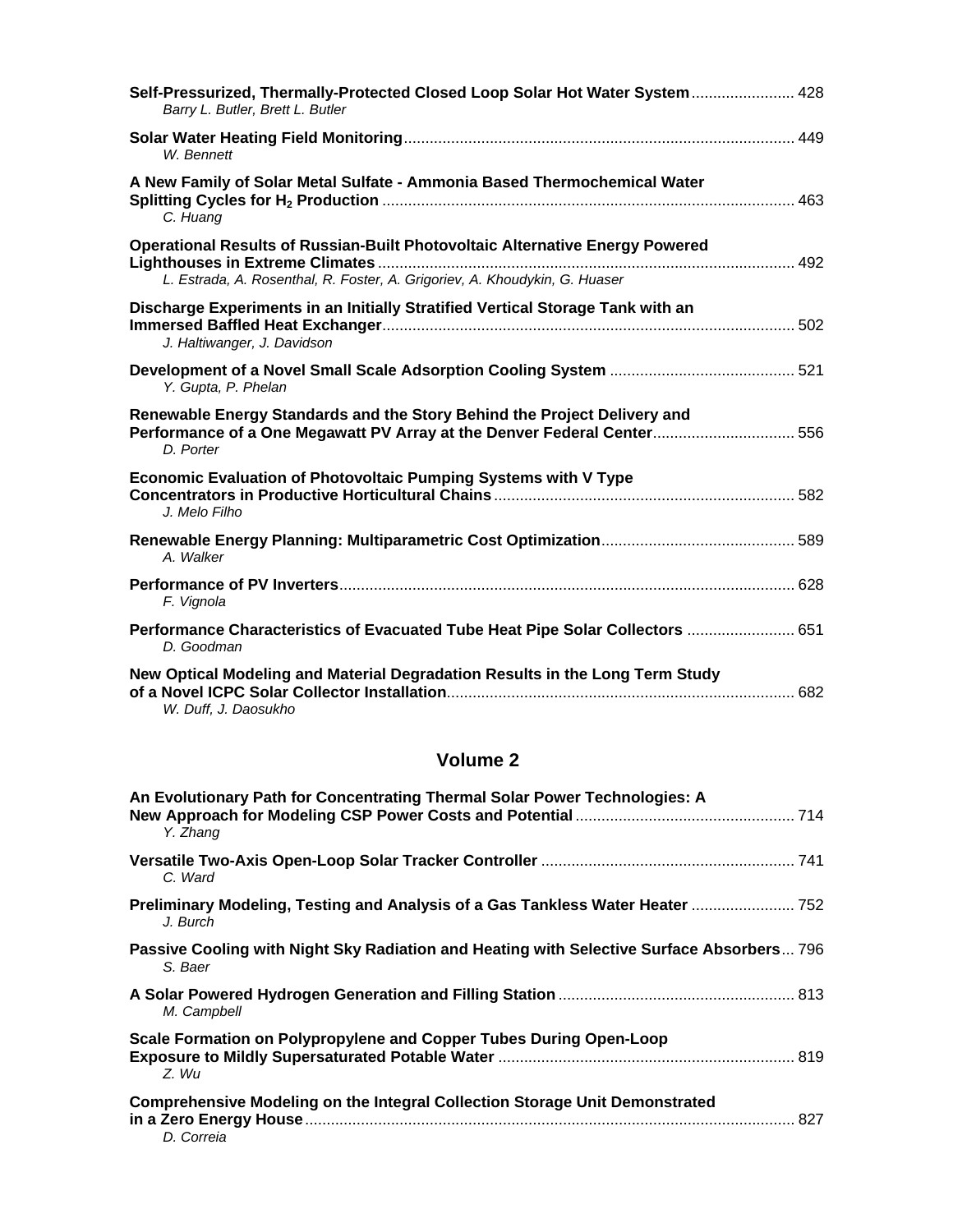| Kinetics of the Decomposition of Cu <sub>2</sub> OCI <sub>2</sub> (Melanothallite): The High Temperature<br>Step in the Copper Chloride Thermochemical Water Splitting Cycle  836<br>R. Rennels |
|-------------------------------------------------------------------------------------------------------------------------------------------------------------------------------------------------|
| A. Sahm                                                                                                                                                                                         |
| Chhaya 2.0 - Using a Dynamic Balance Point to Extend the Passive Season 868<br>V. Sami                                                                                                          |
| Should Electric Storage Water Heaters be the Preferred Backup for Solar Water<br>E. Lee                                                                                                         |
| B. Butler                                                                                                                                                                                       |
| Performance Assessment of 2 MW of Photovoltaic Projects Operating in the City<br>L. Mitchell                                                                                                    |
| Solar Water Distillation by a Simple and Low-Cost Humidification-<br>N. Mitten, H. Ingley                                                                                                       |
| D. Robinson                                                                                                                                                                                     |
| Development of an Updated Typical Meteorological Year Data Set for the United States 1026<br>S. Wilcox, W. Marion                                                                               |
| Modeling Photovoltaic and Concentrating Solar Power Trough Performance, Cost<br>N. Blair                                                                                                        |
| Cal Poly Sustainable Power for Electrical Resources (SuPER) Project 1077<br>J. Harris, A. Shaban                                                                                                |
| L. Riihimaki, F. Vignola                                                                                                                                                                        |
| N. Walker                                                                                                                                                                                       |
| Solar Powered Personal Rapid Transit (PRT): Electric Vehicles without Batteries<br>1180<br>R. Baertsch                                                                                          |
| A Western Hemisphere Solar Data Set for Rapid Resource Assessment  1202<br>B. Walter, B. Nijssen                                                                                                |
| J. Goswami, H. Ingley                                                                                                                                                                           |
| Performance Improvement of a CO <sub>2</sub> Combined Cooling, Heating, and Power<br>G. Diaz                                                                                                    |
| Numerical Investigation of Influences of an Aerowindow on the Performance of<br>T. Tan                                                                                                          |
| <b>Estimating the Solar Access of Typical Residential Rooftops: A Case Study in</b><br>R. Levinson                                                                                              |
| Spatial and Temporal Interactions of Solar and Wind Resources in the Next<br>B. Palmintier, L. Hansen                                                                                           |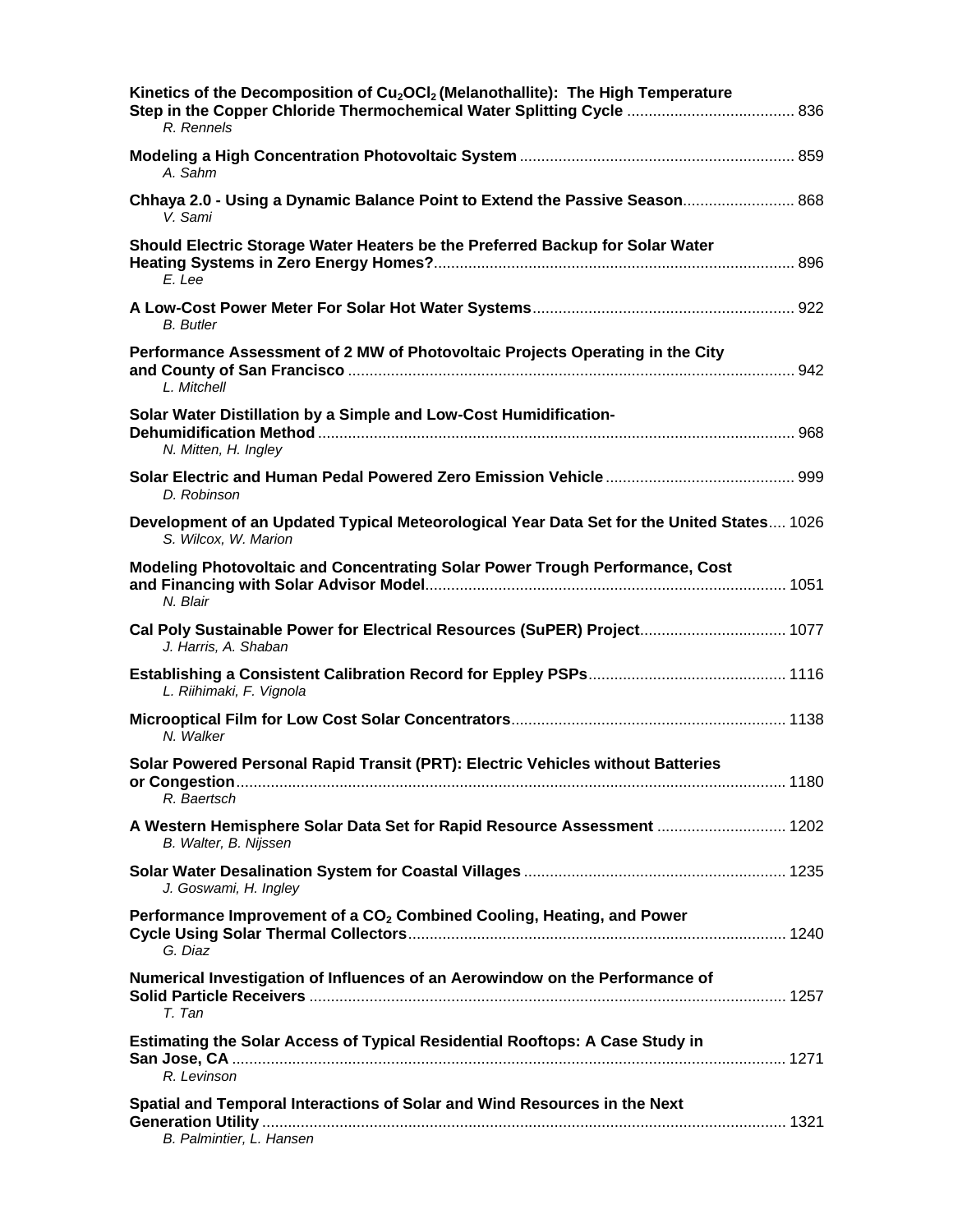| California Self-Generation Incentive Program - Measured 2006 PV Performance 1355<br>G. Simons |  |
|-----------------------------------------------------------------------------------------------|--|
| A Lightweight Concentrating Solar Dish Design Utilizing a Stretched Membrane                  |  |
| D. Simmers                                                                                    |  |

| G. Mittelman                                                                                    |  |
|-------------------------------------------------------------------------------------------------|--|
| From Global Horizontal to Global Tilted Irradiance: How Accurate are Solar<br>C. Gueymard       |  |
| <b>Tom Thornhill</b>                                                                            |  |
| Cheri Chastain                                                                                  |  |
| <b>Bruce Lymburn</b>                                                                            |  |
| Jane Weissman                                                                                   |  |
| Environmental and Sustainable Energy Workforce Development Opportunities 1556<br>Todd Trammell  |  |
| Federal Support of Solar Workforce Development - Solar America Initiative  1575<br>Katie Bolcar |  |
| Harold Hay                                                                                      |  |
| <b>Bruce Haglund</b>                                                                            |  |
| The Foundation Comes Before the Wall and the Watchtowers: Passive First 1628<br>Marc Schiler    |  |
| Irene M. Stillings                                                                              |  |
| Elaine Hebert                                                                                   |  |
| Unlocking Solar Incentive Program Data with Fleet-Wide Analysis, Simulation and<br>Jeff Ressler |  |
| <b>Scott Cronk</b>                                                                              |  |
| Susan Gouchoe                                                                                   |  |
| Steph Stoppenhagen                                                                              |  |
| <b>Adam Browning</b>                                                                            |  |
| David Hochschild                                                                                |  |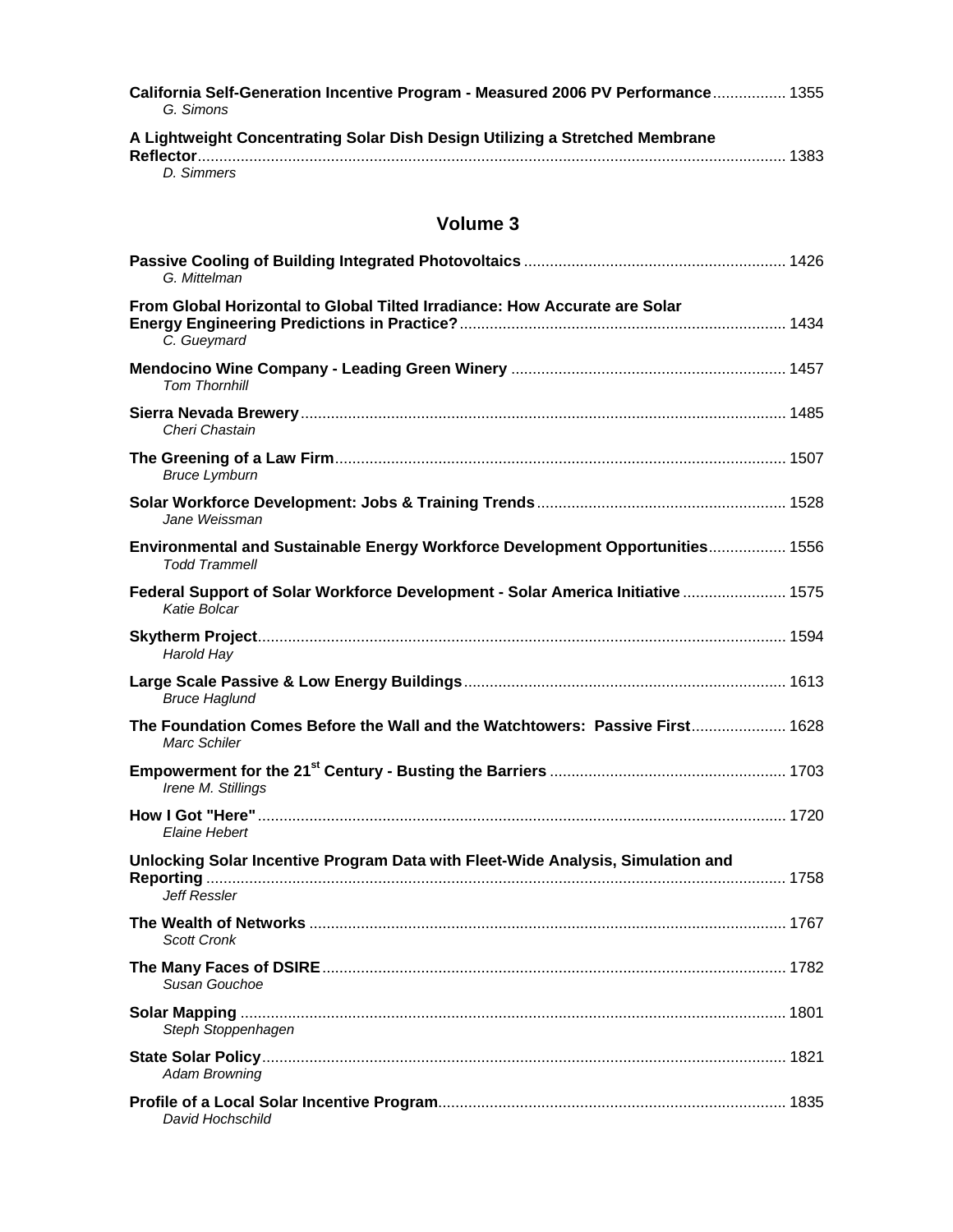| Green Jobs, Federal ITC, and the Importance of Long-Term Policies  1845<br>David Kopans                |
|--------------------------------------------------------------------------------------------------------|
| David Felix                                                                                            |
| Claudia Chandler                                                                                       |
| Megan Amsler                                                                                           |
| Cape Cod Community College Small Wind Technology Certificate Program  1917<br><b>Richard Lawrence</b>  |
| <b>Brent Summerville</b>                                                                               |
| Wind Power Education & Training at Lakeshore Technical College (LTC) 1978<br>Jenny Heinzen             |
| Renewable Electricity 24/7 - Exploring Solar and Other Renewable Sources of<br>John Reynolds           |
| John W. Lund                                                                                           |
| Thermal Storage Strategies for Concentrating Solar Power Plants: Assessment<br><b>Rainer Aringhoff</b> |
| David Fveland                                                                                          |
| Alison Mason, Mark Thornbloom                                                                          |
| Les Nelson                                                                                             |

| Photovoltaic Testing and Certification at Arizona State University Photovoltaic<br>G. Tamizh-Mani |  |
|---------------------------------------------------------------------------------------------------|--|
| Larry Sherwood                                                                                    |  |
| Testing Small Wind Turbines at the NREL's National Wind Technology Center  2156<br>Karin Sinclair |  |
| Jane Weissman                                                                                     |  |
| <b>Frank Prager</b>                                                                               |  |
| Sarah Kurtz                                                                                       |  |
| Dr. David W. Kearney Dr. Fred Morse                                                               |  |
| Thomas Mancini                                                                                    |  |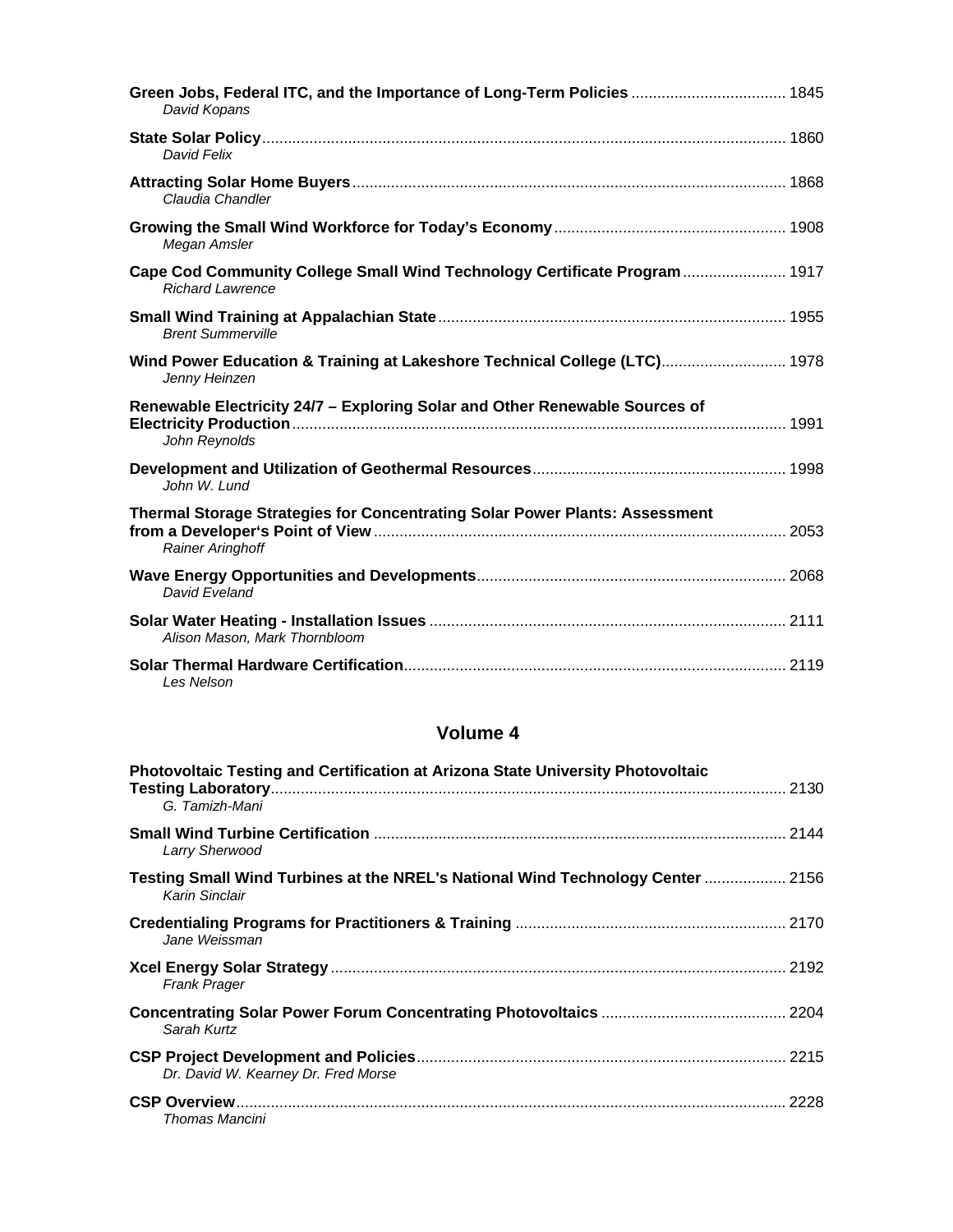| City of Santa Monica's Community Energy Independence Initiative  2240<br>Susan Munves                    |  |
|----------------------------------------------------------------------------------------------------------|--|
| Cal Broomhead                                                                                            |  |
| <b>Brady Radovich</b>                                                                                    |  |
| Emily Hoyt & Taylor Mikosz                                                                               |  |
| Instrumentation and Visualization: A Comparative Assessment of Thermal,<br>Rhonda Lowe, Lindsey Frizzell |  |
| Michael Bejrowski & Nicholas Arnold                                                                      |  |
| <b>Britni Jessup</b>                                                                                     |  |
| <b>Colleen Kettles</b>                                                                                   |  |
| <b>Scott Anders</b>                                                                                      |  |
| Scott Hennessv                                                                                           |  |
| Tina Halfpenny                                                                                           |  |
| Les Nelson                                                                                               |  |
| <b>Andrew McAllister</b>                                                                                 |  |
| <b>Nick Chaset</b>                                                                                       |  |
| Joe Bourg                                                                                                |  |
| Jeff Curry                                                                                               |  |
| <b>Richard Perez</b>                                                                                     |  |
| Discovering the Distribution-Capacity Value of Solar - A Distribution Engineer's<br>Joe Frani            |  |
| <b>Greg Newhouse</b>                                                                                     |  |
| <b>Brian Hurd</b>                                                                                        |  |
| <b>Tom Chatagnier</b>                                                                                    |  |
| Carla Din                                                                                                |  |
| Butte College: A National Leader in Sustainability in Community Colleges 2673<br>Michael Miller          |  |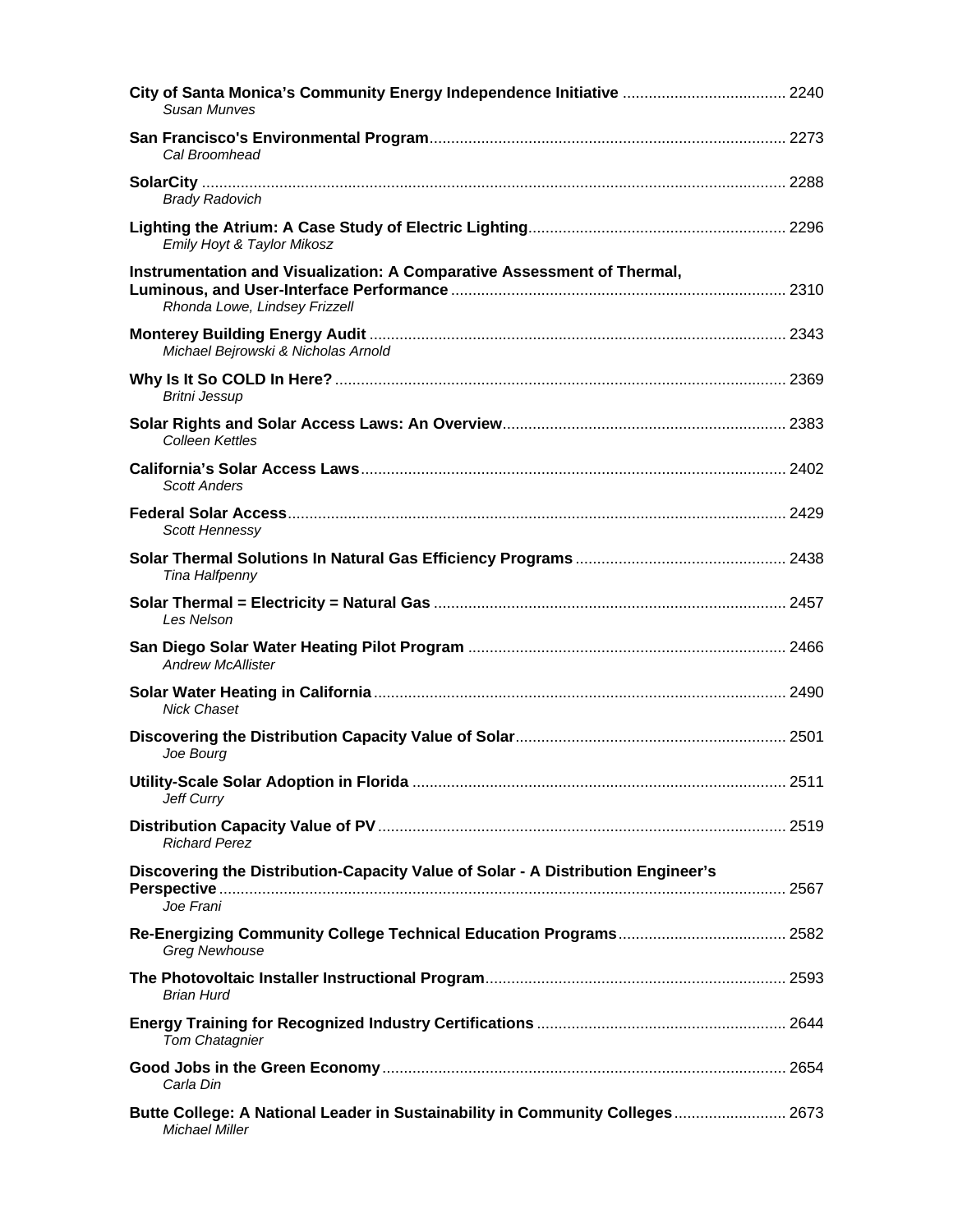| <b>Matt Muniz</b>                                                                               |  |
|-------------------------------------------------------------------------------------------------|--|
| Brian L. Swanson                                                                                |  |
| Ohlone College Newark Center for Health Sciences and Technology Project 2735<br>Narinder Bansal |  |
| Marda Kirn                                                                                      |  |
| Gwen Rose                                                                                       |  |

| The Emerging Smart Grid - Update, Challenges, and Opportunities  2838<br><b>Scott Anders</b>         |  |
|------------------------------------------------------------------------------------------------------|--|
| Dan James                                                                                            |  |
| Peggy Hock                                                                                           |  |
| <b>BJ</b> Stanbery                                                                                   |  |
| Arthur Rudin                                                                                         |  |
| Teresa Trowbridge                                                                                    |  |
| Why LEED for Homes is the Way It Is (Especially With Respect to Solar)  2949<br><b>Ann Edminster</b> |  |
| Bruce Baccei                                                                                         |  |
| Bion D. Howard                                                                                       |  |
| Jim Green                                                                                            |  |
| PRB-1 - A National Zoning Preemption for Amateur Radio Operators  3030<br><b>Thomas Diskin</b>       |  |
| Megan Amsler                                                                                         |  |
| Craig Christensen                                                                                    |  |
| Doug Newman                                                                                          |  |
| Ron Swenson                                                                                          |  |
| <b>Chuck Kutscher</b>                                                                                |  |
| Payment for Ecosystem Services (PES): A Multilateral Policy Framework for<br>Allan Baer              |  |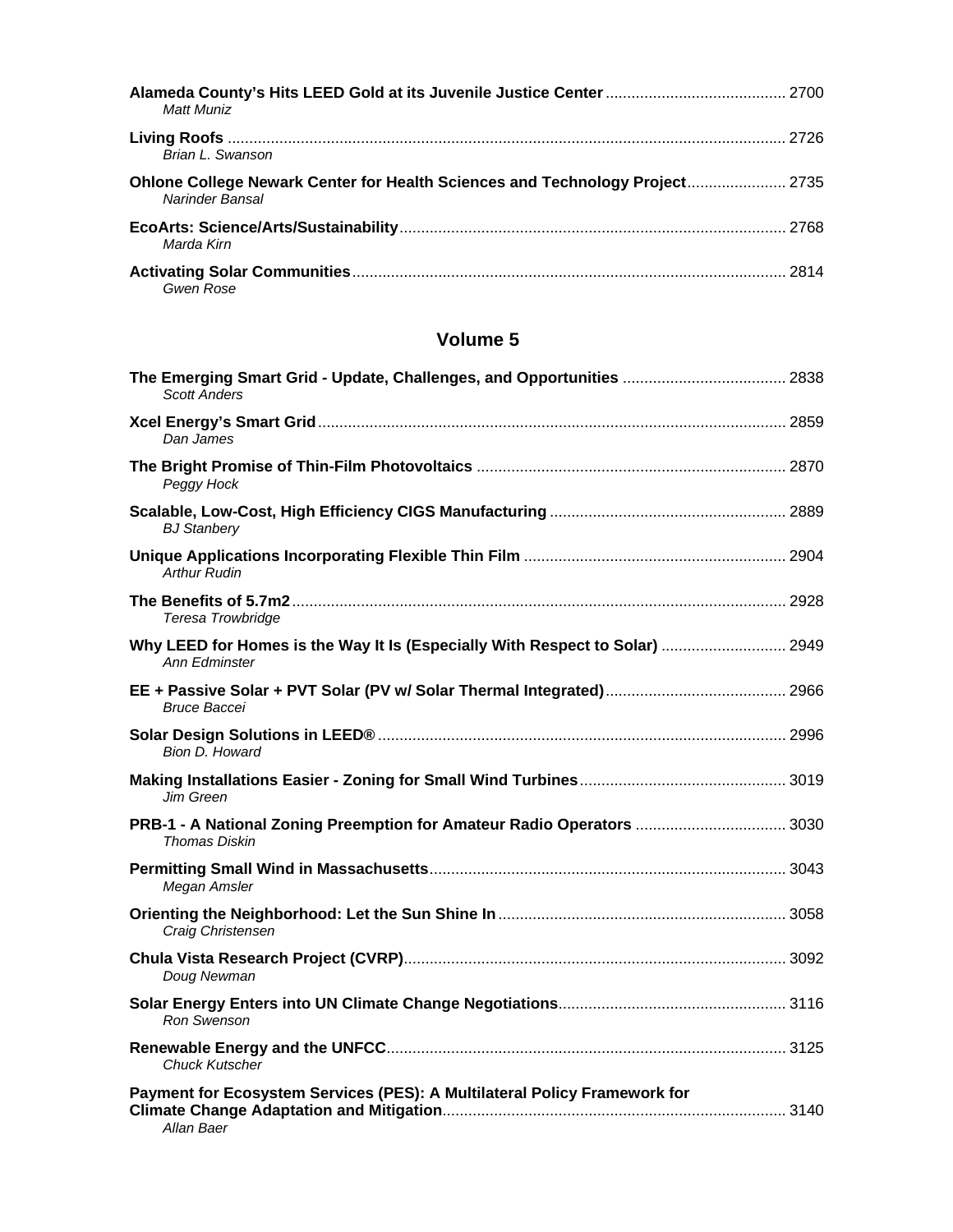| Ken Zweibel                                                                                         |  |
|-----------------------------------------------------------------------------------------------------|--|
| <b>Bill James</b>                                                                                   |  |
| State Solar Policy Initiatives: Recent Development & Lessons Learned 3183<br><b>Mark Sinclair</b>   |  |
| Vicki Colello                                                                                       |  |
| Renewables Portfolio Standards: An Opportunity for Expanding State Solar Markets 3210<br>Ryan Wiser |  |
| <b>Bart Nijssen</b>                                                                                 |  |
| <b>Eric Grimit</b>                                                                                  |  |
| David Renné                                                                                         |  |
| <b>Richard Perez</b>                                                                                |  |
| James Bing                                                                                          |  |
| Rev. Robert Walker, Andrea Cook, Lesley McAllister, Barry Butler, Barbara Farhar                    |  |
| Robert H. Walker                                                                                    |  |
| Andrea Cook                                                                                         |  |
| Lesley K. McAllister                                                                                |  |
| <b>Barry Butler</b>                                                                                 |  |
| Ambassador Reno Harnish                                                                             |  |
| <b>Bradley D. Collins</b>                                                                           |  |
| Ken Kimes                                                                                           |  |
| John Whisman                                                                                        |  |
| Steve Heckeroth                                                                                     |  |
| Susan Gouchoe                                                                                       |  |

| Travis Bradford |  |
|-----------------|--|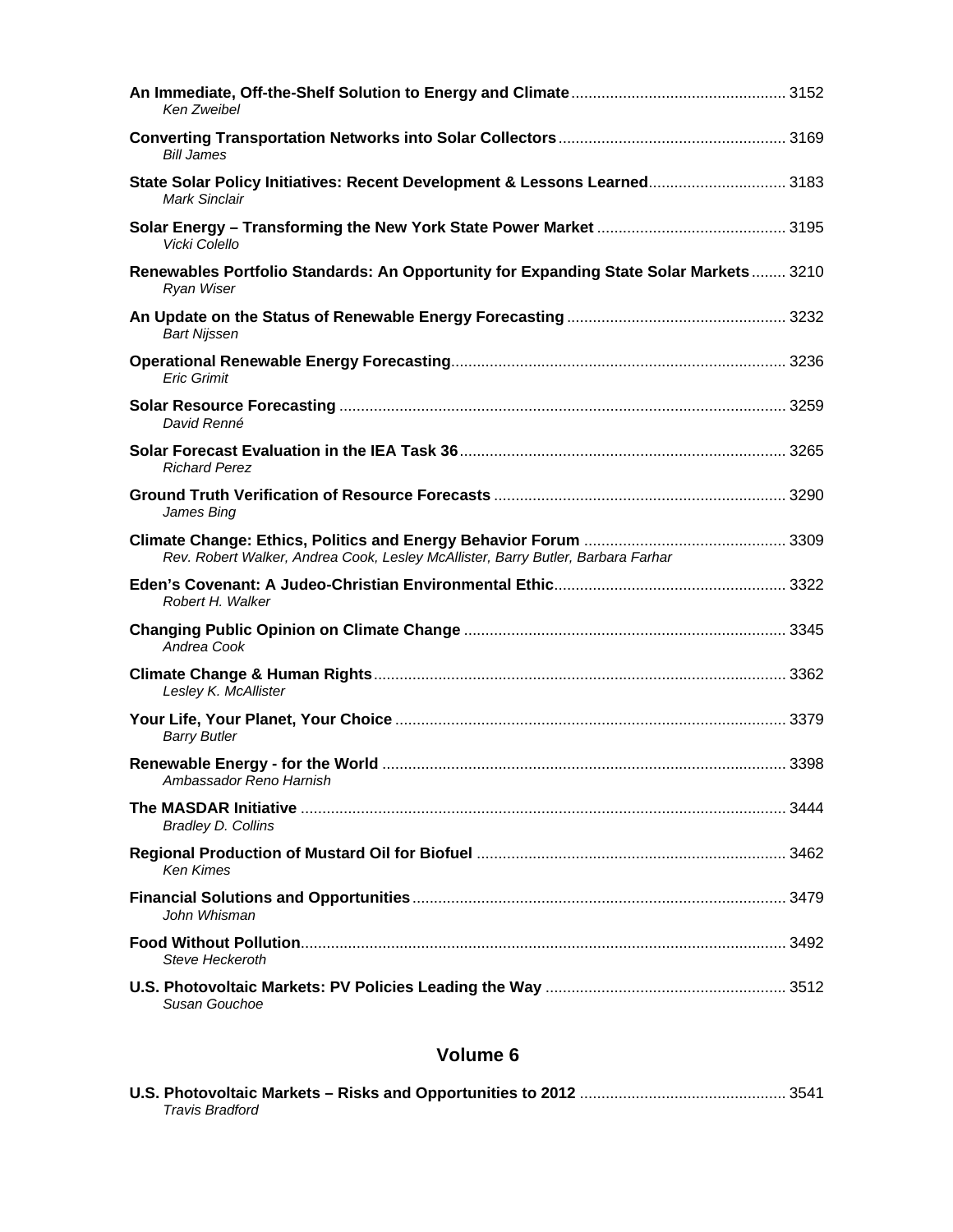| Larry Sherwood                                                                                                   |  |
|------------------------------------------------------------------------------------------------------------------|--|
| Natalie Osborne                                                                                                  |  |
| J. William Naish                                                                                                 |  |
| <b>Barry Scott</b>                                                                                               |  |
| Michael Vickerman                                                                                                |  |
| V. Colello                                                                                                       |  |
| W. Bollmeier                                                                                                     |  |
| Florida's Alternative Energy Banner Center for Solar Energy Education and Training 3717<br>D. Block, S. Schleith |  |
| Solar Energy Education with Service-Learning: Case Study of a Freshman<br>U. Bhattacharjee                       |  |
| San Diego Smart Energy 2020 - 50% Greenhouse Gas Reduction by 2020 3769<br><b>B.</b> Powers                      |  |
| Assessing the Strategic Value of Solar Water Heating to Electric Utilities  3775<br>J. Bourg                     |  |
| R. Welch                                                                                                         |  |
| Analysis of Duke Energy's "Save-a-Watt" Proposal for Utility Energy Efficiency  3800<br>R. Day, I. Urlaub        |  |
| Options for Selling Solar Distributed Generation to an Interconnected Utility in<br>K. Fox                       |  |
| Solar San Diego - The Impact of Binomial Rate Structures on Real PV-Systems  3819<br>O. Van Geet, E. Brown       |  |
| B. Baccei, R. Hammon                                                                                             |  |
| F. Nader                                                                                                         |  |
| The Development of Interconnection Standards in Six States in 2007-2008 3874<br>J. Keyes                         |  |
| A. Black                                                                                                         |  |
| A. Black                                                                                                         |  |
| Solar Market Transition in New Jersey: Promise and Progress Toward Sustained<br>D. Hill, L. Barth                |  |
| <b>Combined Solar PV and Earth Space Monitoring Technology for Educational and</b><br>I. Tyukhov                 |  |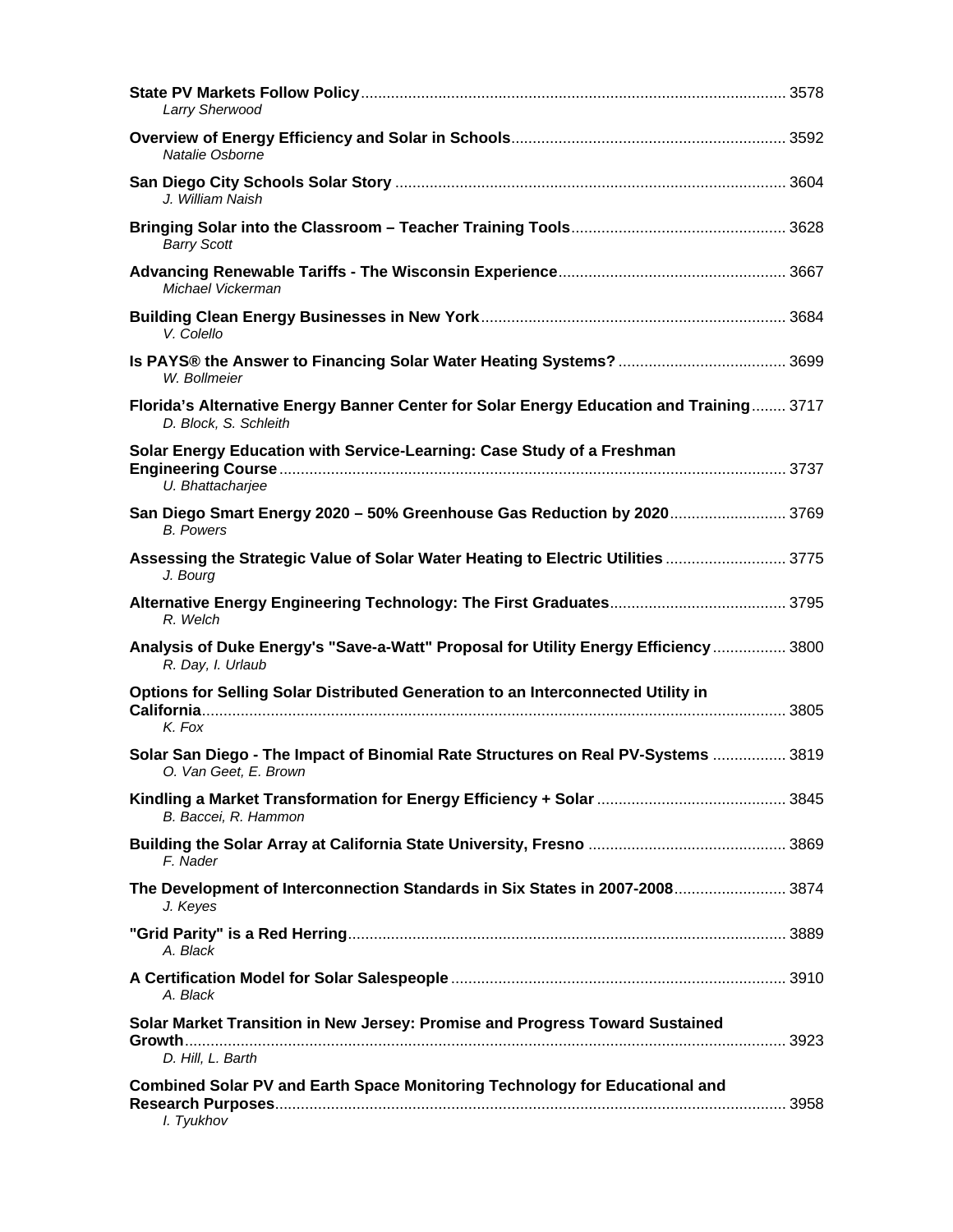| Using Digital Media to Visualize and Teach Renewable Energy Systems 3982<br>C. Atchison              |  |
|------------------------------------------------------------------------------------------------------|--|
| C. Carmichael                                                                                        |  |
| M. McRae                                                                                             |  |
| J. Bing                                                                                              |  |
| Solar Teaching Facility Developed to Train for NABCEP Certification  4124<br>D. Thayer               |  |
| The Future Grid-Tied PV Business Models: What Will Happen When PV<br>S. Graham                       |  |
| S. Schleith, P. Hall                                                                                 |  |
| Indoor Temperature Predictions in a Passive Solar Building in an Arid Environment  4198<br>B. Givoni |  |
| L. Rodriguez                                                                                         |  |

| Innovative Household Solar System Produces a Positive Net Energy Cost  4237<br>S. Dent                                                                                 |  |
|------------------------------------------------------------------------------------------------------------------------------------------------------------------------|--|
| The Effect of the Optical Properties of Roofs and Walls on the Thermal and<br>A. Fanchiotti                                                                            |  |
| K. Jeans                                                                                                                                                               |  |
| Performance Prediction of Different Glazing Systems and Impact on Human<br>Thermal Comfort - Analysis of Two Climatic Zones in the Indian Subcontinent  4313<br>R. Jha |  |
| Effects of Window Size in Daylighting and Energy Performance in Buildings  4345<br>J. Melendo                                                                          |  |
| An Exploration of Glazing Systems for Low Cost, High Performance Housing in<br>A. Jeerage                                                                              |  |
| The Potential Application of Natural Fiber Reinforced Bio-Polymer (NFRBP)<br>J. Cleveland                                                                              |  |
| Glass Dominated Buildings in Hot and Arid Climate: An Energy Analysis Model of<br>A. Chatterjee                                                                        |  |
| <b>EMS-Post-Occupancy Monitoring and Building Energy Performance Certificate</b><br>T. Spiegelhalter                                                                   |  |
| Creating a Sustainable Infrastructure and Zero-Fossil-Energy-Operated Buildings<br>T. Spiegelhalter                                                                    |  |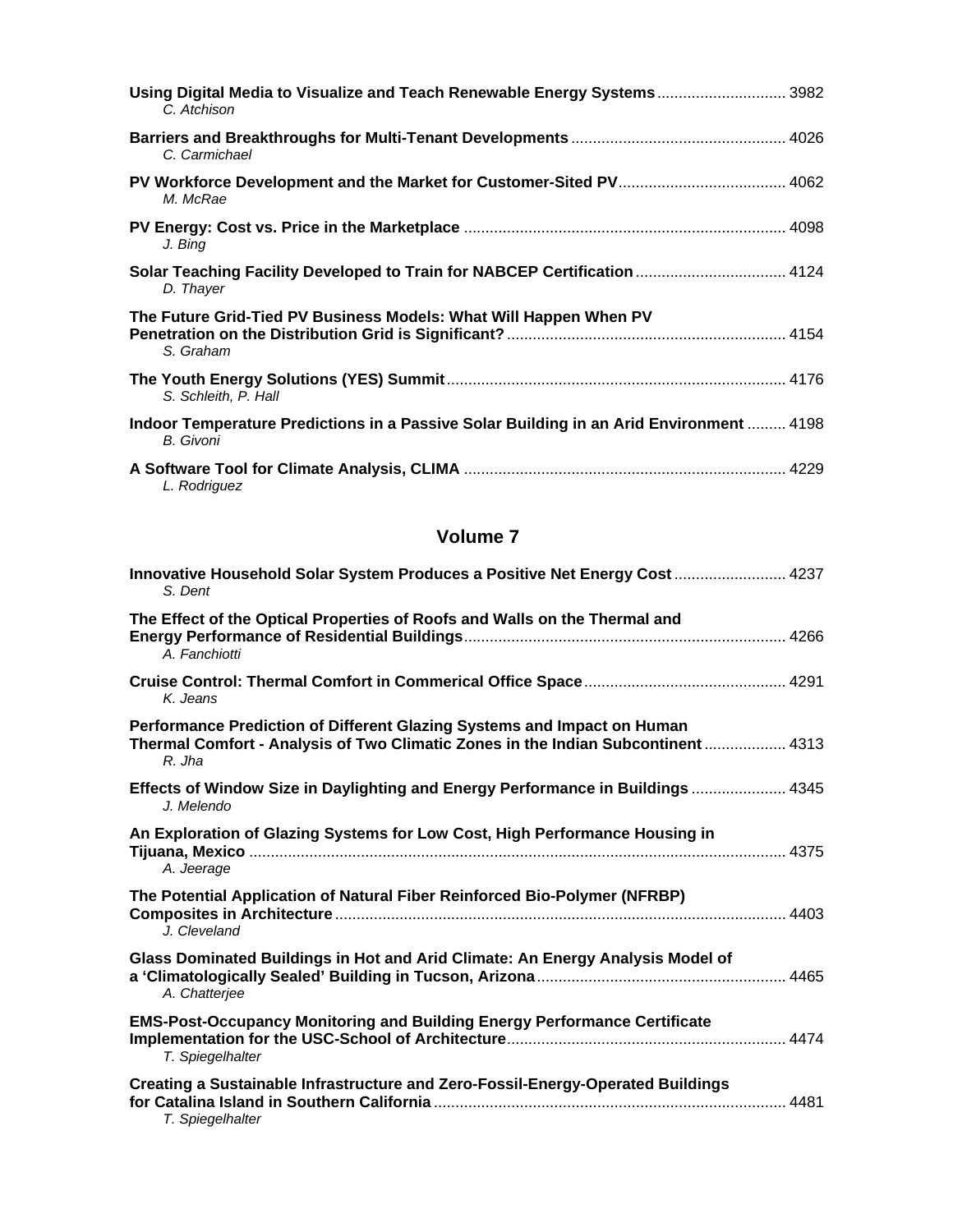| Design and Thermal Performance of a Solar House with BIPV/T System, Thermal<br>Y. Chen                                                                                   |
|--------------------------------------------------------------------------------------------------------------------------------------------------------------------------|
| The P.R.I.M.E. Evaluation System: A Student Developed Eco Analysis Tool  4539<br>J. Epp                                                                                  |
| V. Garg                                                                                                                                                                  |
| A. Kwok                                                                                                                                                                  |
| Caught on the Rise: A Study of the Economic & Energy Waste Created by Escalators 4609<br>S. Oaks                                                                         |
| Posturbanism: An Empirical Analysis of Urban Multi-Nodal Model for Northeast Ohio 4614<br>A. Sharag-Eldin                                                                |
| Validated Evaluation on Building Energy Conservation Features in a Zero Energy<br>L. Zhu                                                                                 |
| S. Landry                                                                                                                                                                |
| Real Energy Saving Performance of Thermal Mass Walls Demonstrated in a Zero<br>L. Zhu                                                                                    |
| P. Hartman                                                                                                                                                               |
| Learning from the Solar Decathlon: High Performance Building Design, Operation<br>R. Peña                                                                                |
| E. Meier                                                                                                                                                                 |
| A. Kwok                                                                                                                                                                  |
| Retrofitting a University Building: Apply Two Building Energy Performance<br>Analysis Tools to Assist Sustainable Implementation Strategies for Watt Hall 4844<br>S. LIN |
| Laboratories 2030: Implications of the 2030 Challenge for the Research Building<br>Sector …….                                                                            |
| J. Nicolow, V. Sami<br>The Blue Ridge Parkway Visitor Centre: Correlating Building Simulation with                                                                       |
| V. Sami                                                                                                                                                                  |

| A Comparison of Computational Fluid Dynamic Simulations and Actual<br>Performance of a Classroom Achieving 100% Cooling Through Night Ventilation |      |
|---------------------------------------------------------------------------------------------------------------------------------------------------|------|
| G. Brown                                                                                                                                          |      |
| Beth David Synagogue, a High Performance Public Green Building In San Luis<br>K. Haggard                                                          | 4963 |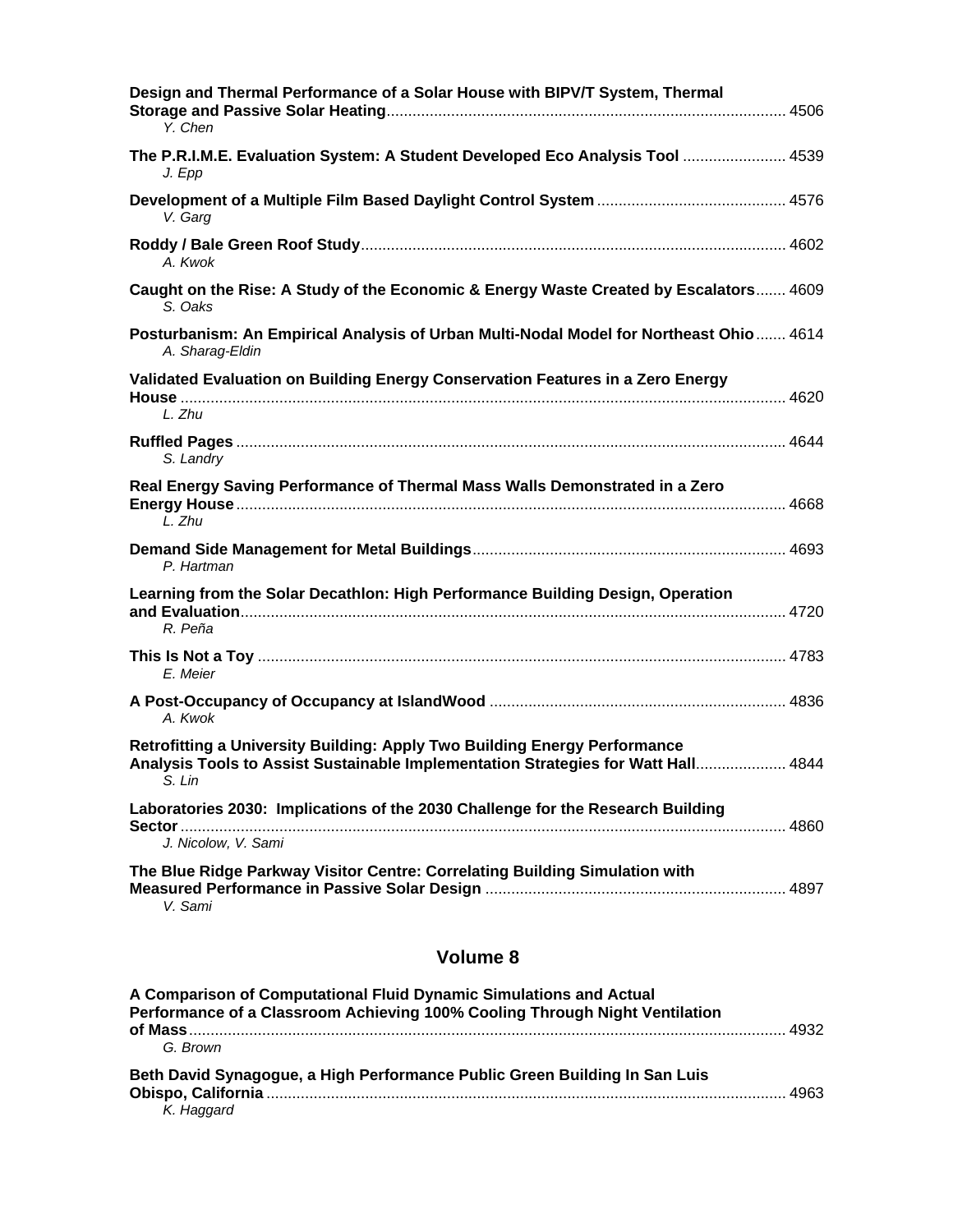| S. Whitley                                                                                                                                                                       |  |
|----------------------------------------------------------------------------------------------------------------------------------------------------------------------------------|--|
| Searching for the Optimal Mix of Solar and Efficiency in Zero Net Energy<br>S. Horowitz                                                                                          |  |
| Demand Side Management Programs and Renewable Energy Generation to Avert<br>A. Fernandez-Gonzalez                                                                                |  |
| L. Haymond, D. Noble                                                                                                                                                             |  |
| Greenfoot: A Tool For Estimating the Carbon and Ecological Footprints of Buildings 5058<br>V. Olgyay                                                                             |  |
| The Carriage House: Evaluating Renewable Resource Integration for Net Zero<br>M. Yoklic                                                                                          |  |
| A. Neugebauer, R. Kerr                                                                                                                                                           |  |
| An Introduction of Possible Composite Structures of a Building Envelope for the<br>Climate of New Delhi, India, Based on Optimum U-Value Derivations 5104<br>N. Bhowal           |  |
| North v. South: The Impact of Orientation in Daylighting School Classrooms 5116<br>J. Theodorson                                                                                 |  |
| Feedback Systems in High Efficiency Solar Homes: Fostering Energy-Efficient<br>R. Kerr                                                                                           |  |
| <b>Evaluating Total Daylight Window Energy Performance Early in the Design</b><br>Process and the Visualization of the Resultant Luminous Environment  5143<br><b>B.</b> Futrell |  |
| Heating and Cooling Performance of a Roofpond-Direct Gain Test Cell 5176<br>A. Fernandez-Gonzalez, D. Overbey                                                                    |  |
| D. Douglass, M. Schiler                                                                                                                                                          |  |
| Climatic Alignment of Architectural Design Strategies Through an Analysis of<br>A. Lee, T. Spiegelhalter                                                                         |  |
| D. Douglass, M. Schiler                                                                                                                                                          |  |
| M. Tural                                                                                                                                                                         |  |
| Implementing the 2010 Imperative in a Beginning Architectural Design Studio  5309<br>T. Peters                                                                                   |  |
| C. Gavina                                                                                                                                                                        |  |
| J. Stuart                                                                                                                                                                        |  |
| R. Berkowitz                                                                                                                                                                     |  |